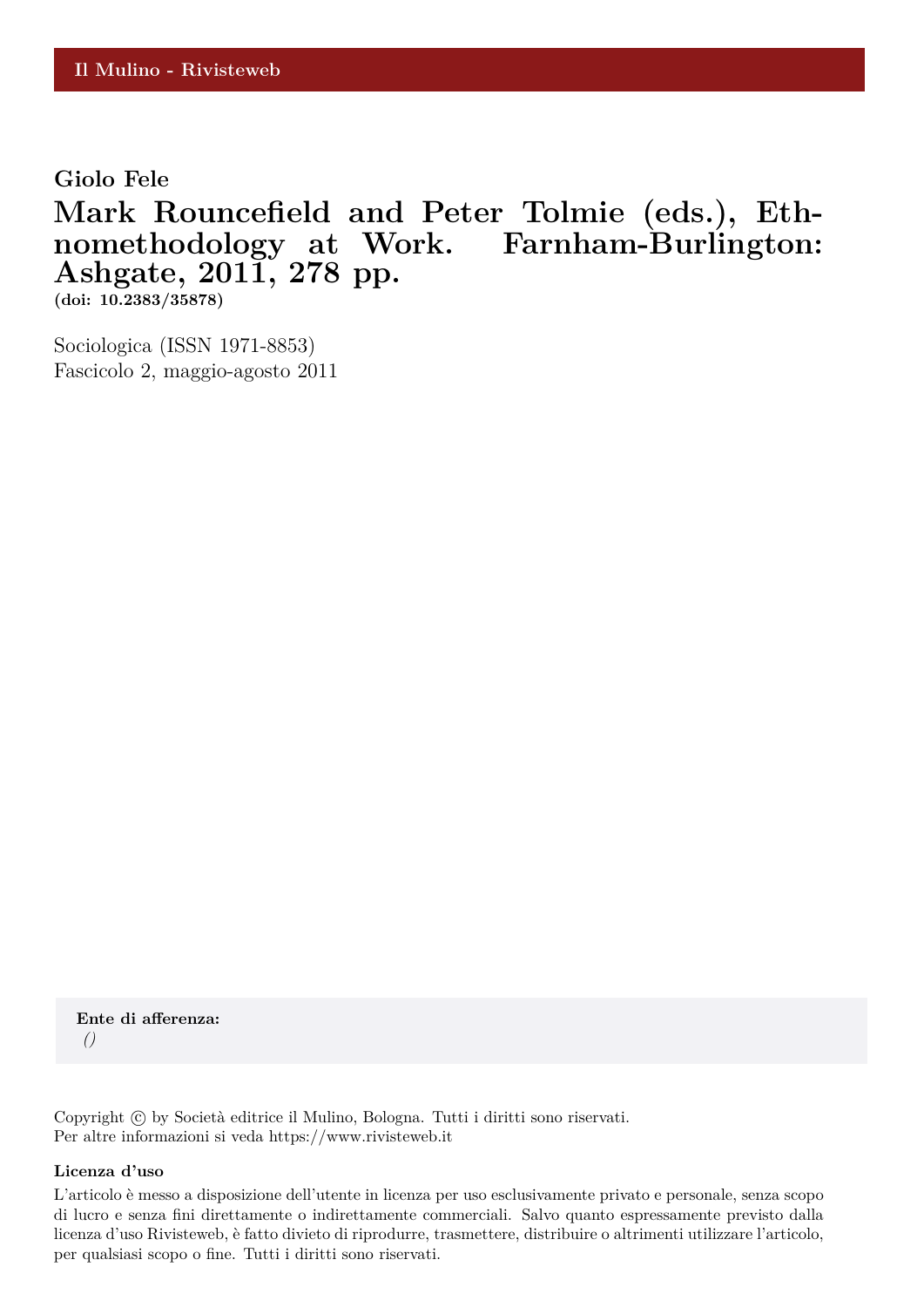## **Mark Rouncefield and Peter Tolmie (eds.), Ethnomethodology at Work. Farnham-Burlington: Ashgate, 2011, 278 pp.**

doi: 10.2383/35878

Studies of work has become one of the most important branches of ethnomethodological research. Garfinkel urged that ethnomethodology, as the study of social practices, not be limited to studying public places, generic social interactions or the so-called "everyday life." Rather, ethnomethodology should enter the context of expert knowledge to study in its lived details the characteristics that constitute a work practice. The result was that he launched a new way to undertake field of studies of organizations and professions: instead of prioritizing the analysis of identity, careers, stratification, the balance between work and family life, changes in work organization, the impact of technologies in the organization of labour, and so on, which have been the classic themes of the discipline, he commended the to study of the constituent features of a work practice.

What does this mean? One example offered by Harold Garfinkel may clarify this. Howard Becker has studied in now classic essays the careers and the profession of jazz musicians. One of most interesting of Becker's analyses is about the way in which jazz musicians try to distance themselves from the tastes of their audience, which is oriented toward more tamed, "square" music, whereas the jazz musicians aspire toward innovative music that is more experimental and less recognizable. Garfinkel believed that something was missing in Becker's beautiful analysis: the heart of any musician's professional work, i.e. making music together. How you play, what it means to play an instrument, what practical challenges are faced by the musicians as they play together: these are issues that go to the heart of the music profession, and concern the use of the instrument, the technique, the concrete practices that are involved in using an expert working tool. This is the reason why Garfinkel said that current studies on work and occupations were mostly only about the work rather than being oriented to the "what" that constitutes the "quiddity" of the work itself. It is around this "missing what" that Garfinkel launched the program of the ethnomethodological study of work in the 1970s.

The volume by Rouncefield and colleagues is one of the last born of this story, which has happily now reached full maturity. The authors themselves show their discomfort with the edited book by Garfinkel [*Ethnomethodological Studies of Work*, 1986], in which the study of work is applied to rather heterogeneous and exotic contexts, such as truck wheel accidents, kung-fu, and alchemy. The Rouncefield volume presents instead an impressive list of places and contexts in which the volume's authors have been working for many years – a major steel plant, the UK National Breast Screening Program Service, a retail bank. We find few references to research work that some of these authors have completed [in the domain of the air traffic control or in the implementation of new technologies, research works that are discussed in detail in two other books of the group: Randall, Harper, and Rouncefield 2007; Crabtree 2003].

The book's purpose is to address the issue of work and organization in terms of the ethnomethodological interests in the "routine, trivial, practical accomplishment" of everyday affairs in working places. The authors are especially interested in how techno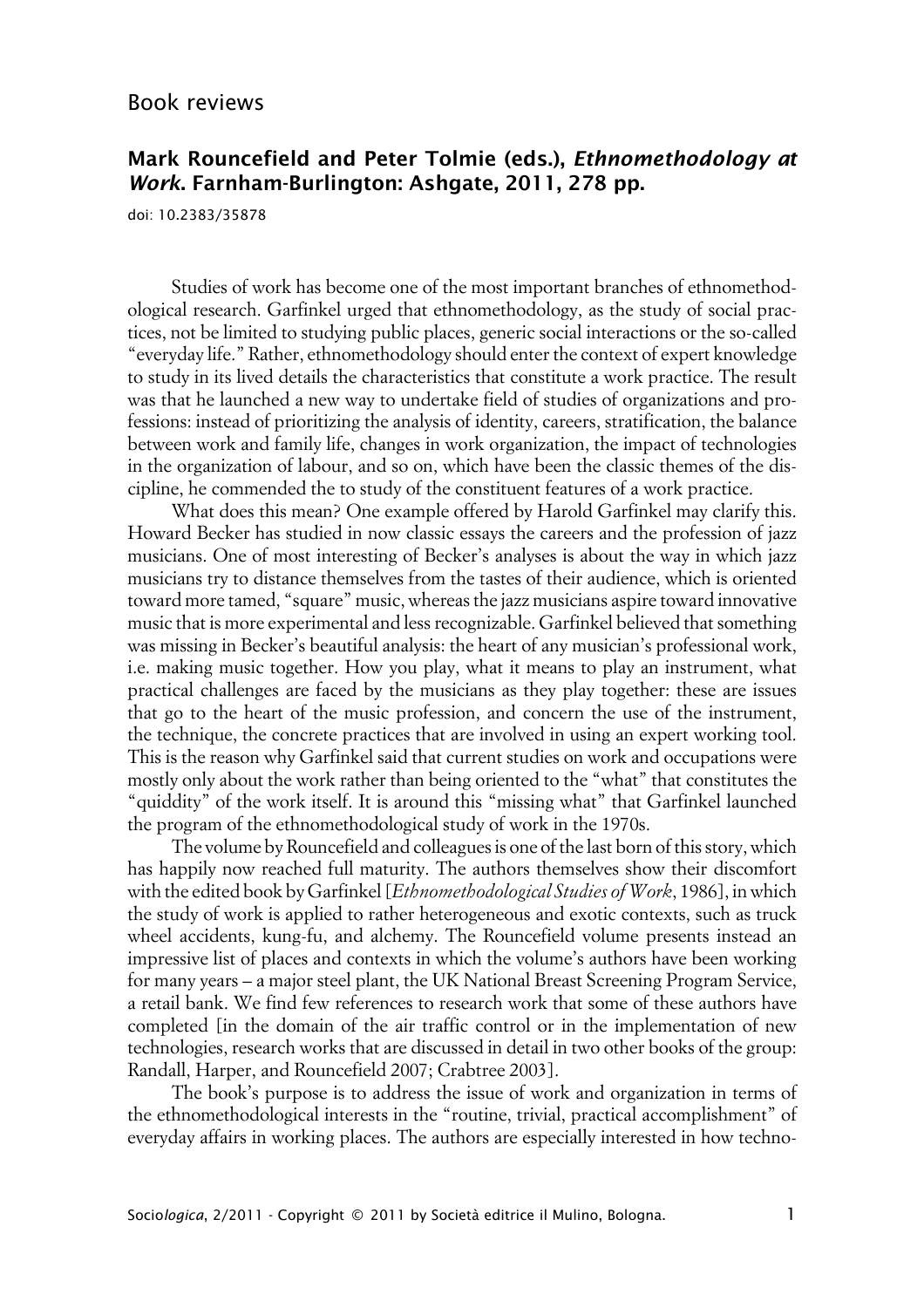logy is concretely deployed in the everyday work, in specific contexts and in particular occasions. The authors share Garfinkel's recommendations of looking for the haecceities, the missing details which too frequently are overlooked in classical studies of work, and the situated, embodied practices that are constitutive of a specific work practice.

The book consists of twelve chapters (plus a preface) dedicated to what are some of the key features of an organization: the practical organization of the division of labor (W. Sharrock); the discussion of the notion of "organizational acumen" which was first coined by Egon Bittner in his 1965 seminal article "The concept of organization" (M. Rouncefield and P. Tolmie); calculation (J. A. Hughes); plans and planning (D. Randall and M. Rouncefield); the temporal order of work (A. Crabtree, M. Rouncefield, and P. Tolmie); customer-organization interaction (D. Martin and J. O'Neil); meetings and managerial work (J. Hughes, D. Randall, M. Rouncefield); documents (M . Hartswood and M. Rouncefield, R. Slack and A. Carlin) and texts (J. Rooksby); technology (M. Rouncefield, R. Slack, M. Hartswood). One of the merits of the book is that it shows clearly, always with the use of examples and empirical evidence, the warp and weft of an organization, where the textbook techniques of idealized theorization are replaced by an emphasis upon improvised, contingent, achieved coordination, embodied practices, local knowledge, mutual intelligibility, and the unpredictable, haphazard, subject-to- interpretation organizational life in its real practices.

The book is a wonderful representation of the Manchester–Lancaster–Nottingham school ("the triangle of evil," as the editors somewhat proudly say they are sometimes called) of ethnomethodology. Their peculiarities reside in the fact that they pursue "studies of work and technology" in a distinctive way. Their approach owes to the philosophy of Wittgenstein, Winch and Ryle – as well as Garfinkel's ethnomethodology – their interests in solving (and dissolving) big theoretical issues through a close inspection of the details of language as it is used and practiced, avoiding and downplaying abstract theorizing. Their methodology is essentially a version of an ethnographic approach, in which there is much fieldwork and a close connection with the contexts that they study.

Many of the authors have their home in computer science departments, rather than in sociology departments. This means that their approach is somewhat a product of a hybridization of disciplines, and close relations are maintained to system designers, engineers and the work of engineering. The book is also an illustration of the way in which their approach is different from the strand of cognate ethnomethodological work known as "workplace studies," in which videorecordings of natural occurring activities, and a rigorous analytic approach based on sequential order, are the basic instruments used to describe the constitutive characters of practical actions in their embodied and material aspects. Instead, the program of the "study of work" is a looser and easy approach from a methodological point of view, in which the knowledge of the researcher, field notes and interviews are the basic instruments of the research.

The book has the great merit being a primer for students in Sociology, Business Studies, Management and Computing Science, and it is a fine introductory book, with its emphasis on empirical data and a contagious passion for the dissemination and sharing of research results, as well as in their practical consequences and applications (for policy making and socio-technical design). But at the same time the book does show some limits. The first limit is paradoxically connected to the popular intent of the book. Sometimes